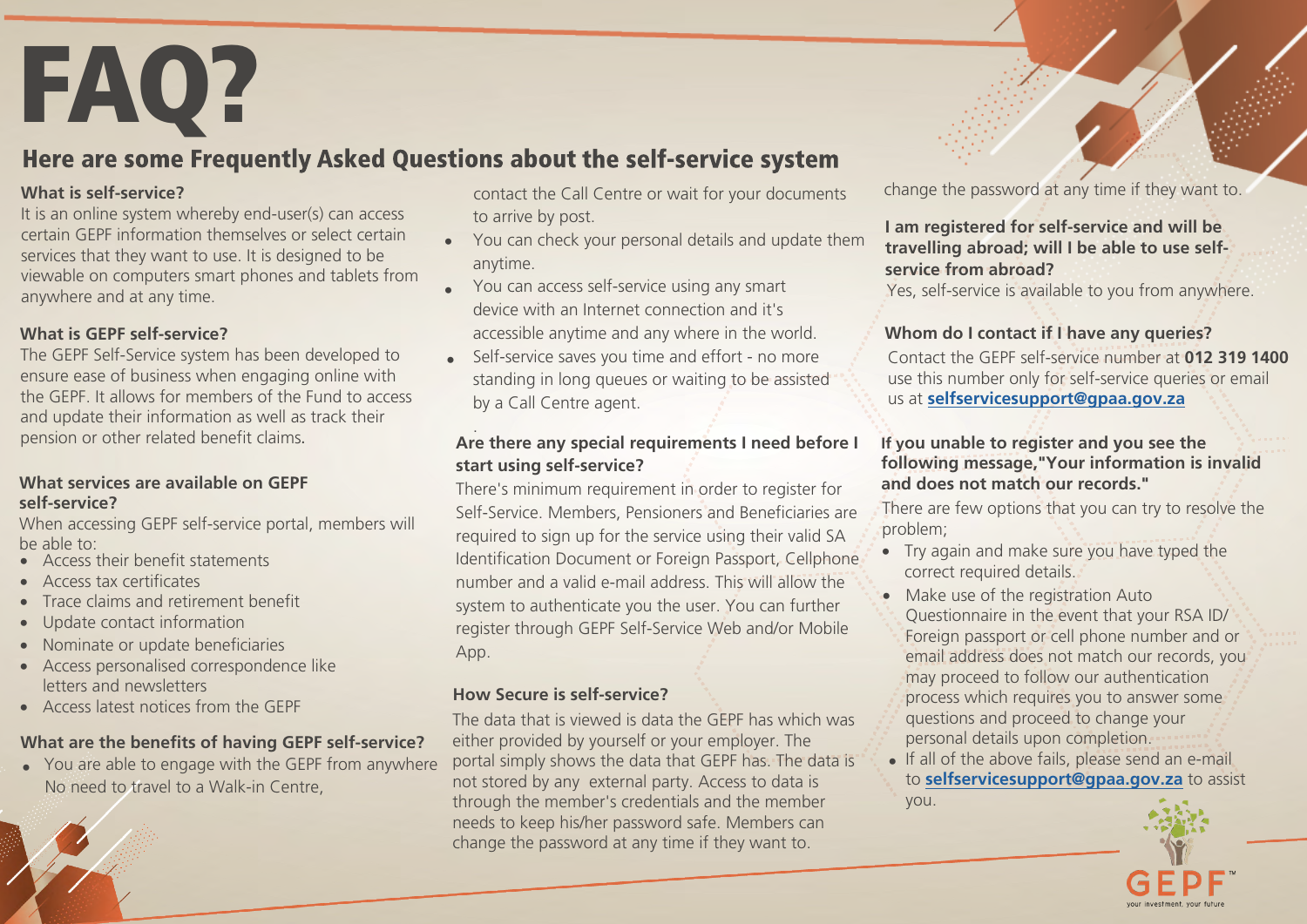## FAQ?

## Here are some Frequently Asked Questions about the self-service system

## **Why is a member not allowed to change marital status, First names. Surname, Initials, Maiden name on self-selvice Web or App?**

Marital status, First Names, Surname, Initials,

Maiden name are automatically derived from South African Home Affairs department particularly for a member with a valid South African ID number. However; should any of the above information be incorrect, a member is requested to go to Home Affairs Department to correct the information.

#### **What is an OPT?**

An OTP is an abbreviation for **One Time Pin** that is often send to the user in a way to authenticate and validate them every time they update any form of data/information on Self-Service. E.g. updating or nominating of beneficiaries

## **What is ECTA or ETA?**

ECTA or ETA is an Electronic Communications and Transactions Act 25 of 2002, to provide for the facilitation and regulation of electronic communications and transactions; and many more.

 This document outline the use of the OTP and the terms and conditions that binds GEPF and the User (Member or Pensioner)

See the link below for ease of reference:

-http://www.gov.za/documents/electroniccommunications-and-transactions-atc#

## **What happens if a member does not receive the OTP?**

• There could be potential network coverage issues, which a member needs to check on their device, or GEPF server is not available at the time of use thereby affecting the availability of Self-Service Web or App. Alternatively, the member should try again later or click on 'resend'.

## **What is the Temporary Password and how do I receive one?**

A Temporary Password is a system generated password (which is case sensitive) that can only be used once by the user during the registration period. Furthermore, the password is sent to the

 user by means of an SMS or email. Therefore, if you don't receive an SMS, you can also check your emails. Alternatively, you can click on 'Resend'.

### **What could be the reason if my password is rejected?**

Your password can be rejected if its not created according to accepted password rules or minimum requirements. E.g: Your password may be too short or does not contain special characters or digits.

See minimum password requirements below for the GEPF self-service Web or App:

- $\Box$  You need to change your password.
	- Minimum of eight characters.
	- Minimum of one uppercase(A-Z)
	- Minimum of one digit $(0-9)$
	- Minimum of one special character

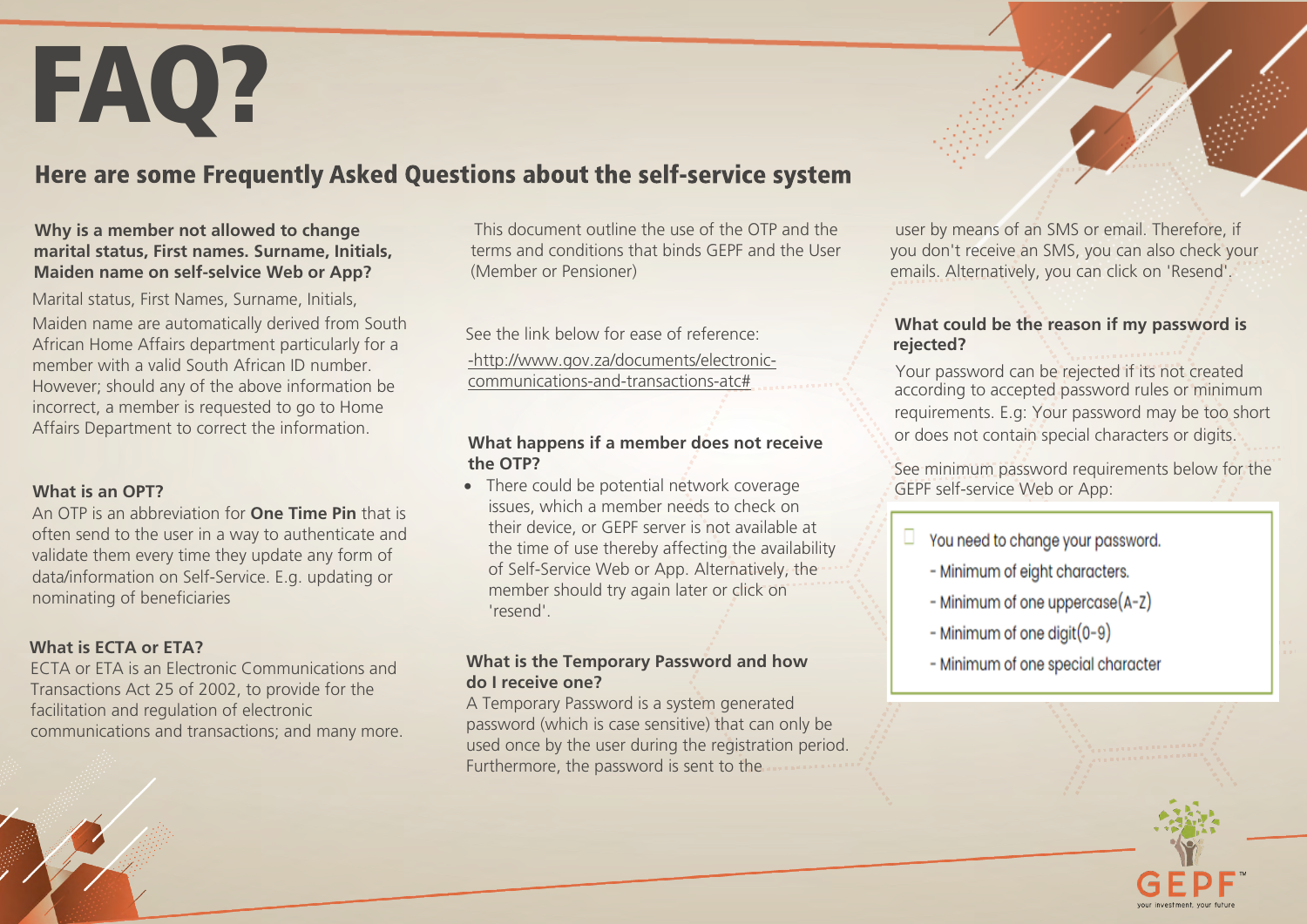## FAQ?

## Here are some Frequently Asked Questions about the self-service system

## **What should I do, if I forget my password?**

In the event that you forget your password, then click on "**forgot password**" button that is located on the Log in screen shown on the image below.

| ID Number or Passport Number |                                          |
|------------------------------|------------------------------------------|
|                              | RSA ID Number or Foreign Passport Number |
|                              | 0/15                                     |
| Password                     |                                          |
| Password                     |                                          |
|                              | 0/50                                     |
|                              | <b>Forgot Password?</b>                  |

## **Self-Service Web or Mobile App is too slow or time-outs. What could be the cause?**

The following could be the potential issues to check:

- Network coverage issues which the user needs to check on their device and/or
- Connection to GEPF servers timed-out and maybe you can try again later and/or
- GEPF server could be unavailabe at the time of use thereby affecting the availability of Self-Service

#### and/or

• There is a lot of traffic on the platform, meaning a lot of people are trying to access the service at the same time.

#### **Self-Service Web or Mobile App is not updating my changes. What could be the cause?**

 the failure to update: The following could be the potential cause of

- A potential loss of network coverage at the time of updating the information which the user needs to check on their device and maybe try again and/or
- GEPF server could be unavailable at the time of use thereby affecting the availability of Self-Service and/or
- Connection to server timed-out and maybe try again later and/or
- If all of the above fails, please email us at **selfservicesupport@gpaa.gov.za**

## **What is the difference between a Self-Service Web application and a Mobile App?**

Self-Service **Moblie App** is built for the use of self-service on the phone, specifically for platforms such as iOS for the Apple iPhone or Android for the likes of Samsung, Huawei device, etc. **Web App,** is accessed via the internet (Chrome, Internet Explorer (Version 11),

Microsoft Edge, etc.) and will adapt to whichever device you are viewing them on. However, the user experience is the same on both Mobile and Web Applications.

Please note - *The Mobile App on iOS will be available soon. However, the mobile app is now available on the App Gallery.*

## **My Banking Details are incorrect and how should I update them?**

If a member/pensioner "Banking details" are incorrect, then it could be that member/pensioners' records are not sync with the internal records that the GEPF have of the member/pensioner and the following should happen:

- **selfservicesupport@gpaa. gov.za** or • The user should e-mail us at
- Manually complete and submit Z894 (banking particulars form) with the necessary supporting documents and submit them to your nearest GEPF office.
- Once the record are updated internally, the •member / pensioner should be informed accordingly and check their personal details on the Moblie App or Web Application.